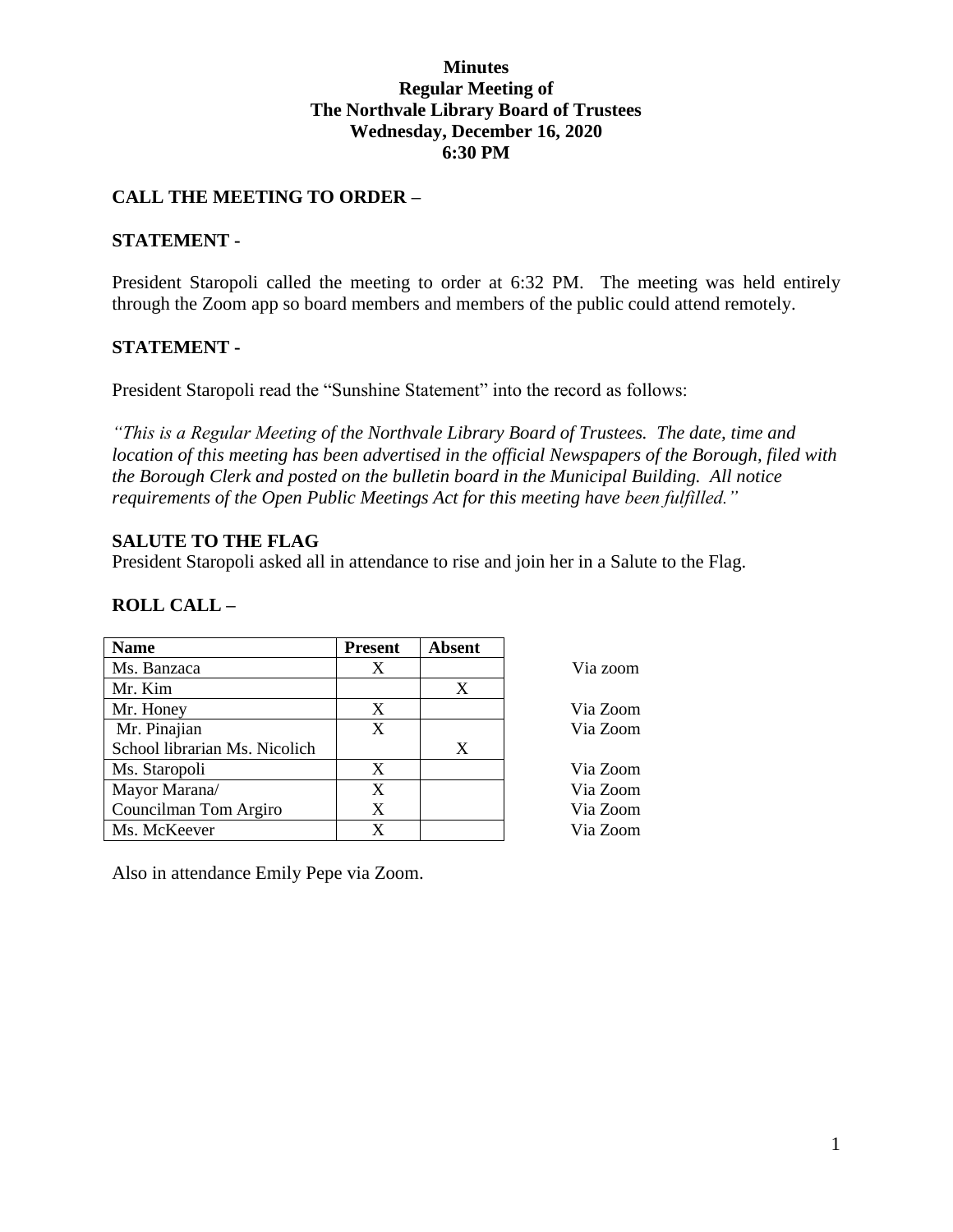# **APPROVAL OF MINUTES**

Resolved to approve the minutes from the November 18, 2020 regular board meeting.

| <b>Name</b>   | <b>ACTION</b> | <b>YES</b> | NO | <b>ABSENT</b> | <b>ABSTAIN</b> |
|---------------|---------------|------------|----|---------------|----------------|
| Ms. Banzaca   | Second        | X          |    |               |                |
| Mr. Kim       |               |            |    | X             |                |
| Mr. Honey     |               | X          |    |               |                |
| Mr. Pinajian  |               | X          |    |               |                |
| Ms. Nicolich  |               |            |    | X             |                |
| Ms. Staropoli | Motion        | X          |    |               |                |
| Mayor Marana  |               | X          |    |               |                |
| Mr. Argiro    |               |            |    |               |                |
| Ms. McKeever  |               | X          |    |               |                |

The minutes were adopted on a roll call vote as follows:

## **GENERAL DISCUSSION –**

Mayor Marana will have a new appointee for the library board for January to replace Mr. Kim.

## **DIRECTORS REPORT-**

Program highlights and upcoming

- #WinterRead2021 Books Like Us Reading Challenge via Beanstack. Northvale is registered for this national challenge, sponsored by Simon & Schuster. The top ten libraries, in differing categories, could win books and author visits from Simon  $\&$ Schuster. Prizes for patrons will be sponsored by the Friends. Challenge will run from January 1-31, 2021. All are welcome to log any reading online a[t](https://northvalelibrary.beanstack.org/reader365) <https://northvalelibrary.beanstack.org/reader365>
- November Maker Mondays: 92 kits
- November Crafts Kits: 108 kits
- Storytime: 388 views
- November Music with Miss Nita 84 views
- November Magical Melodies 308 views
- Weekly ESL Conversation class for Adults on Zoom: 7-10 adults per week. ESL will be taking a break for the holiday and will resume virtual classes on January 14, 2021.
- Canvas Painting for Adults on Zoom with Kari: 12 kits (December 8)
- Virtual teen sewing program has been scheduled for January. Kits will be made available to patrons who register.

Administrative

- Library Cards: 1,811 patrons registered as of December 10, 2020.
- Staff attended further BCCLS training for OCLC in December.
- Book carts were purchased, using the 2019 State Aid check, in the amount of \$1,427.29
- Proposed 2021 Library Budget
- Proposed to rollback services to doorside pickup only on December 21. This plan is based on the increase in the amount of COVID-19 positive cases in the state of NJ and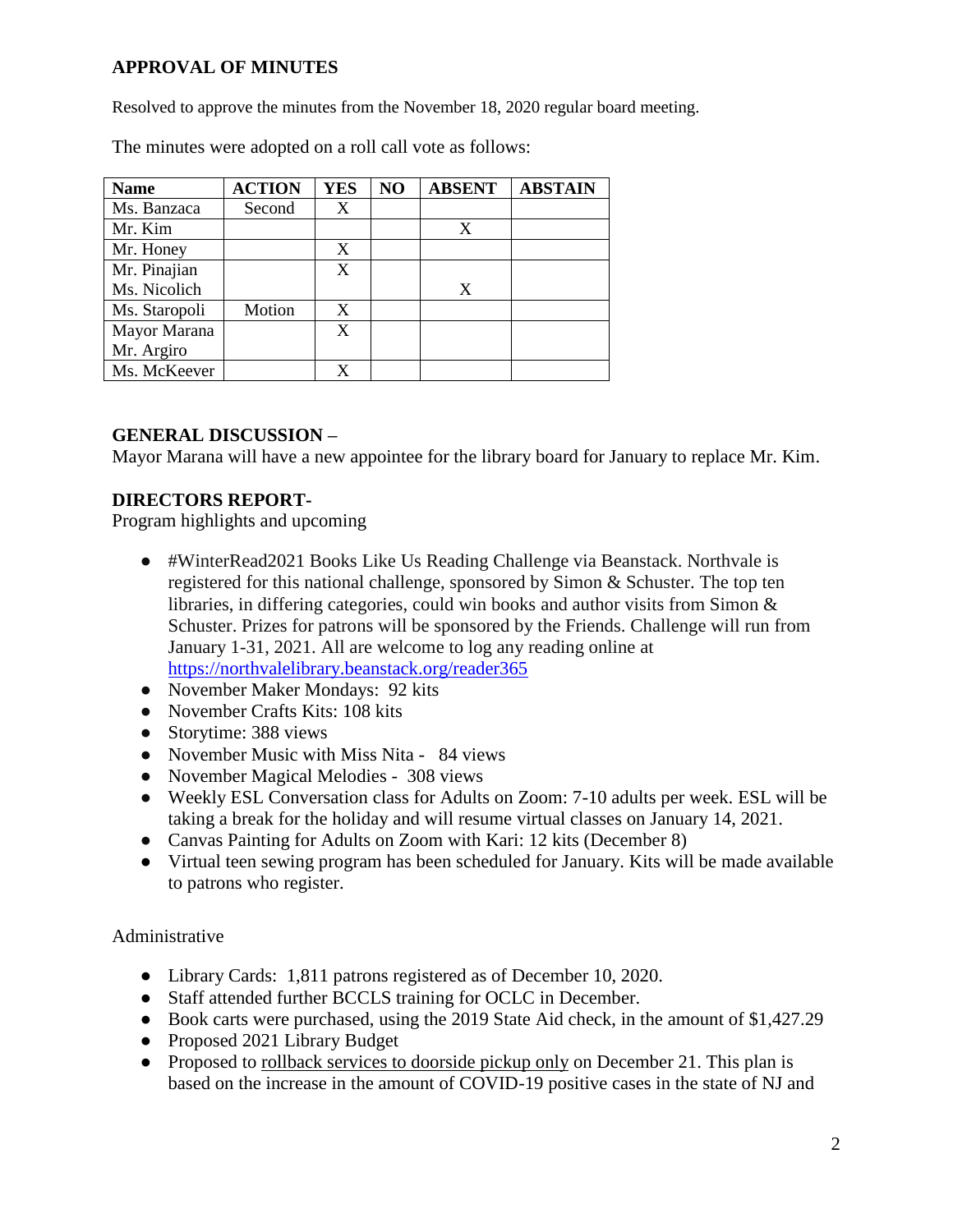especially in Bergen County. It is of my utmost priority to protect library staff and the public from a potential COVID-19 exposure.

Proposed 2021 Board of Trustees Meeting Dates

Strategic Plan

- Touched base with [Roy Sokoloski](mailto:roy@alsaarchitecture.com) on **12/9/2020**. We discussed the best plan of action moving forward with the renovation during (and after) the pandemic. Roy expressed that he is ready to reevaluate the plans when the library is prepared. He is willing to attend a board meeting to discuss once they can take place in-person again. He also suggested that we should be prepared for costs within the plan to increase due to the economy.
- Reviewing and updating the current Strategic Plan

Building

• DPW replaced light bulbs in the library bathroom  $12/1/2020$ 

Personnel

● Proposed to give an extra 1-2 hours per week, as needed, for staff coverage.

## **BCCLS**

- BCCLS 72 hours quarantine of book drop returns and BCCLS deliveries remains the standard procedure for all BCCLS libraries.
- OCLC will replace SkyRiver on 12/28/2020. May, Michele and I have been trained using OCLC for library purposes.
- rbDigital (emagazine) subscription will end on 12/31/2020. Overdrive/Libby has taken the contract and emagazines will be available on their platforms beginning 12/28/2020.
- Attended BCCLS System Council on December 10.

# **FRIENDS OF THE LIBRARY REPORT –**

No report

# **TREASURER'S REPORT-**

Northvale Library account: \$129,278.73 Northvale Library Capital expense account: \$91,907.70

Note: Estimated Balance due from Borough for 2020: \$30k (Balance due from 2019 \$15k)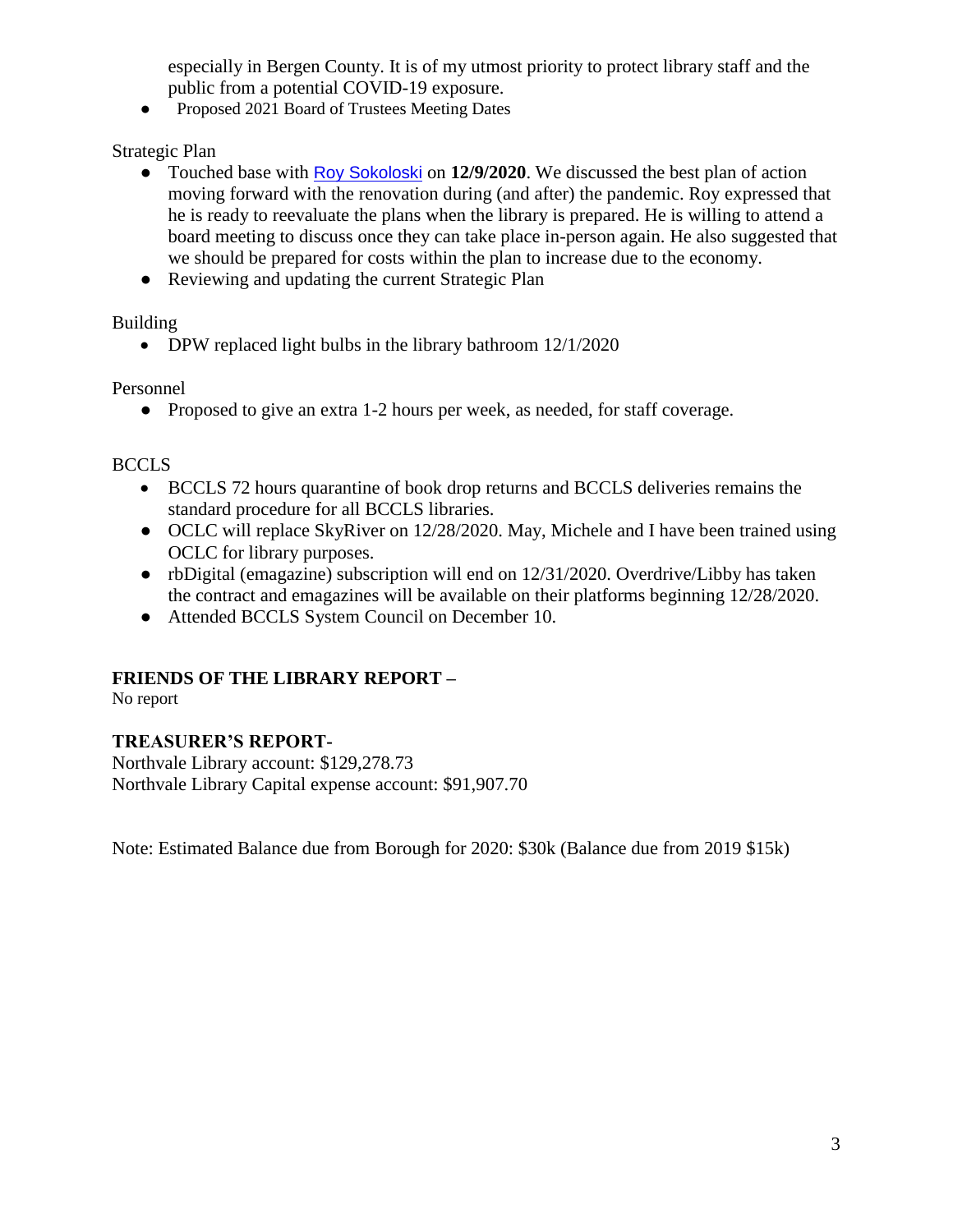### **ROLL CALL VOTES-**

Resolved to approve the claims list for December in the amount of \$4,991.70: The resolution was adopted on a roll call vote as follows:

| <b>Name</b>   | <b>ACTION</b> | <b>YES</b> | NO | <b>ABSENT</b> | <b>ABSTAIN</b> |
|---------------|---------------|------------|----|---------------|----------------|
| Ms. Banzaca   |               | X          |    |               |                |
| Mr. Kim       |               |            |    | X             |                |
| Mr. Honey     | Second        | X          |    |               |                |
| Mr. Pinajian  |               | X          |    |               |                |
| Ms. Nicolich  |               |            |    | X             |                |
| Ms. Staropoli | Motion        | X          |    |               |                |
| Mayor Marana  |               | X          |    |               |                |
| Mr. Argiro    |               |            |    |               |                |
| Ms. McKeever  |               |            |    |               |                |

Resolved to approve petty cash in the amount of \$75.

The resolution was adopted on a roll call vote as follows:

| <b>Name</b>   | <b>ACTION</b> | <b>YES</b> | N <sub>O</sub> | <b>ABSENT</b> | <b>ABSTAIN</b> |
|---------------|---------------|------------|----------------|---------------|----------------|
| Ms. Banzaca   | motion        |            |                |               |                |
| Mr. Kim       |               |            |                | X             |                |
| Mr. Honey     |               | X          |                |               |                |
| Mr. Pinajian  |               | X          |                |               |                |
| Ms. Nicolich  |               |            |                | X             |                |
| Ms. Staropoli | second        | X          |                |               |                |
| Mayor Marana  |               | X          |                |               |                |
| Mr. Argiro    |               |            |                |               |                |
| Ms. McKeever  |               |            |                |               |                |

Resolved to approve the 2021 Library Budget:

The resolution was adopted on a roll call vote as follows:

| <b>Name</b>   | <b>ACTION</b> | <b>YES</b> | NO | <b>ABSENT</b> | <b>ABSTAIN</b> |
|---------------|---------------|------------|----|---------------|----------------|
| Ms. Banzaca   | second        | X          |    |               |                |
| Mr. Kim       |               |            |    | X             |                |
| Mr. Honey     |               | X          |    |               |                |
| Mr. Pinajian  |               | X          |    |               |                |
| Ms. Nicolich  |               |            |    | X             |                |
| Ms. Staropoli | Motion        | X          |    |               |                |
| Mayor Marana  |               | X          |    |               |                |
| Mr. Argiro    |               |            |    |               |                |
| Ms. McKeever  |               |            |    |               |                |